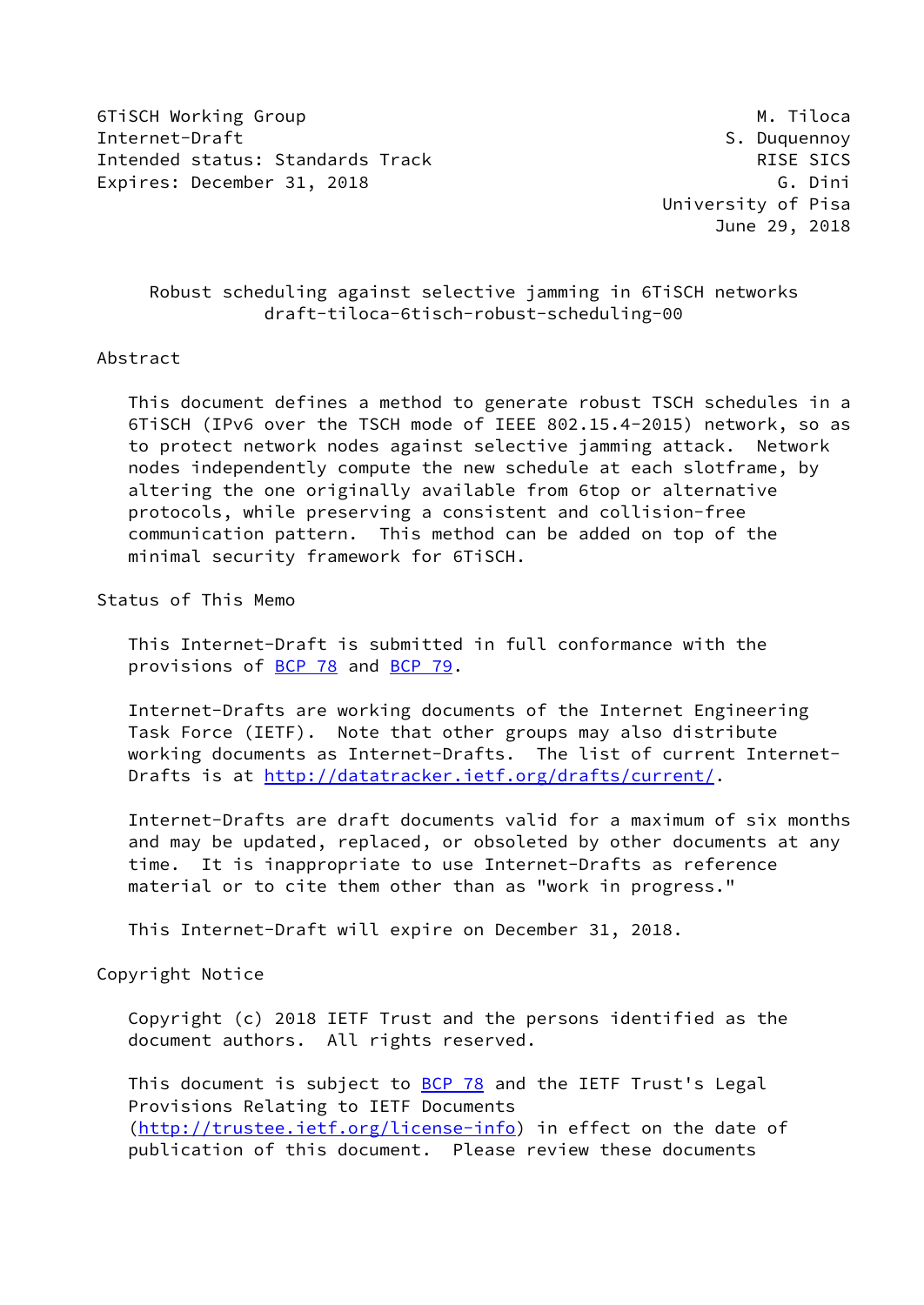<span id="page-1-1"></span>Internet-Draft Robust scheduling in 6TiSCH networks June 2018

 carefully, as they describe your rights and restrictions with respect to this document. Code Components extracted from this document must include Simplified BSD License text as described in Section 4.e of the Trust Legal Provisions and are provided without warranty as described in the Simplified BSD License.

## Table of Contents

|                                                                          |  |  | $\overline{2}$ |
|--------------------------------------------------------------------------|--|--|----------------|
|                                                                          |  |  | $\overline{3}$ |
| Properties of TSCH that simplify selective jamming $\ldots \ldots$<br>2. |  |  | $\overline{3}$ |
| 3.                                                                       |  |  | $\overline{4}$ |
| Building robust schedules<br>4.                                          |  |  | 6              |
| Adaptation to the 6TiSCH minimal security framework $\dots$ .<br>5.      |  |  | 8              |
| 6.                                                                       |  |  | 8              |
| Effectiveness of schedule shuffling $\cdots$<br>6.1.                     |  |  | 9              |
| 6.2. Renewal of key material $\ldots$                                    |  |  | 9              |
| 6.3. Static timeslot allocations                                         |  |  | <u>୍ର</u>      |
| Network joining through randez-vous cells $\dots$<br>6.4.                |  |  | 10             |
|                                                                          |  |  | 10             |
| 8.                                                                       |  |  | 10             |
| 9.                                                                       |  |  | 10             |
| Normative References<br>9.1.                                             |  |  | 10             |
| 9.2. Informative References                                              |  |  | <u> 11</u>     |
| Authors' Addresses                                                       |  |  | - 11           |
|                                                                          |  |  |                |

#### <span id="page-1-0"></span>[1](#page-1-0). Introduction

 Nodes in a 6TiSCH network communicate using the IEEE 802.15.4-2015 standard and its Timeslotted Channel Hopping (TSCH) mode. Some properties of TSCH make schedule units, i.e. cells, and their usage predictable, even if security services are used at the MAC layer.

 This allows an external adversary to easy derive the communication pattern of a victim node. After that, the adversary can perform a selective jamming attack, by efficiently and effectively transmitting over the only exact cell(s) in the victim's schedule.

 This document describes a method to counteract such an attack. At each slotframe, every node autonomously computes a TSCH schedule, as a pseudo-random permutation of the one originally available from 6top [\[I-D.ietf-6tisch-6top-protocol](#page-11-2)] or alternative protocols.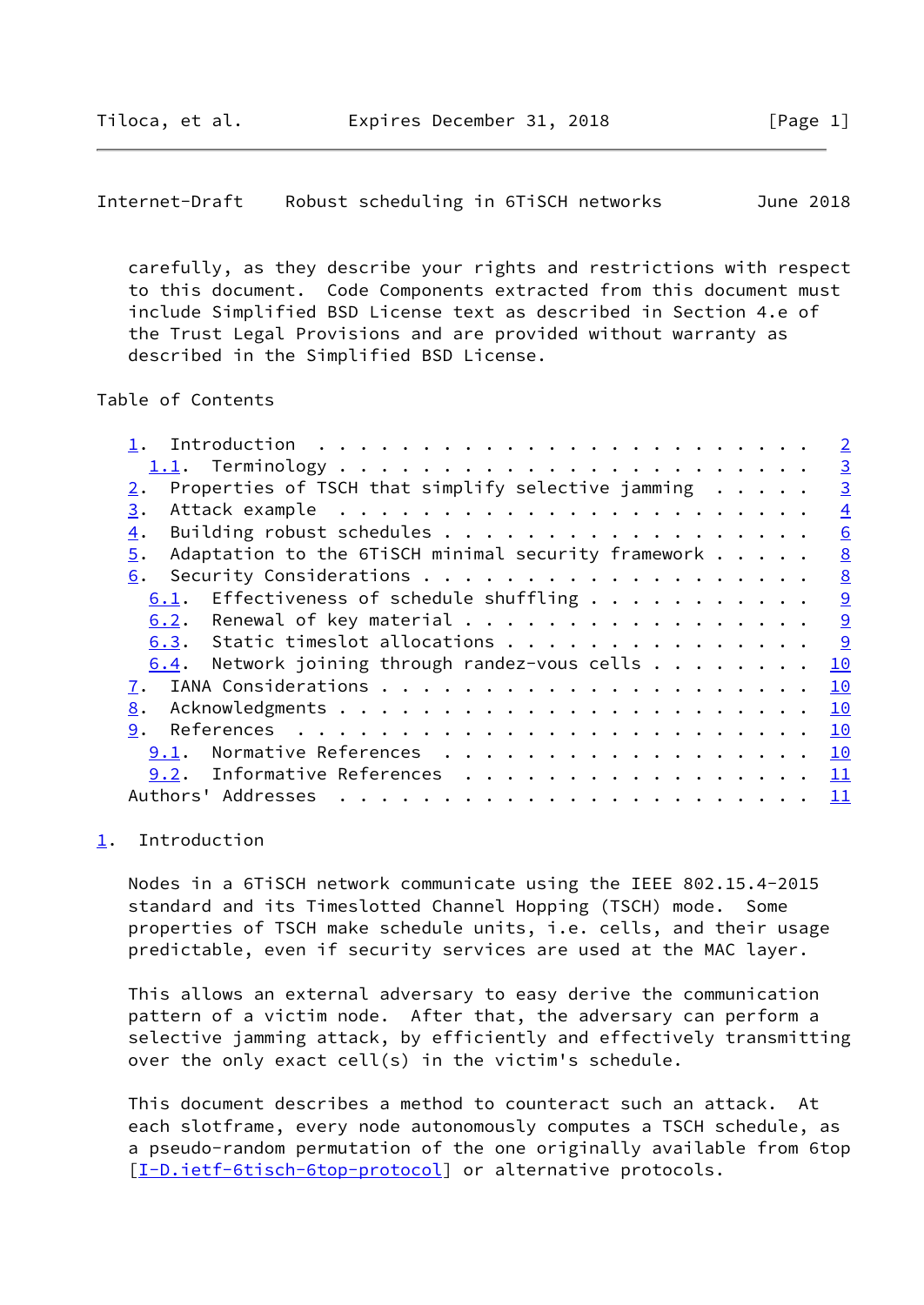The resulting schedule is provided to TSCH and used to communicate during the next slotframe. In particular, the new communication pattern results unpredictable for an external adversary. Besides, since all nodes compute the same pseudo-random permutation, the new communication pattern remains consistent and collision-free.

| Tiloca, et al. | Expires December 31, 2018 | [Page 2] |
|----------------|---------------------------|----------|
|                |                           |          |

<span id="page-2-1"></span>Internet-Draft Robust scheduling in 6TiSCH networks June 2018

 Furthermore, this document specifies how this method can be added on top of the minimal security framework for 6TiSCH described in [\[I-D.ietf-6tisch-minimal-security](#page-10-6)].

### <span id="page-2-0"></span>[1.1](#page-2-0). Terminology

 The key words "MUST", "MUST NOT", "REQUIRED", "SHALL", "SHALL NOT", "SHOULD", "SHOULD NOT", "RECOMMENDED", "NOT RECOMMENDED", "MAY", and "OPTIONAL" in this document are to be interpreted as described in [BCP](https://datatracker.ietf.org/doc/pdf/bcp14) [14](https://datatracker.ietf.org/doc/pdf/bcp14) [[RFC2119\]](https://datatracker.ietf.org/doc/pdf/rfc2119) [\[RFC8174](https://datatracker.ietf.org/doc/pdf/rfc8174)] when, and only when, they appear in all capitals, as shown here.

 Readers are expected to be familiar with terms and concepts defined in [[I-D.ietf-6tisch-minimal-security\]](#page-10-6), [\[I-D.ietf-6tisch-terminology](#page-11-3)] and [\[RFC8152](https://datatracker.ietf.org/doc/pdf/rfc8152)].

This document refers also to the following terminology:

- o Permutation key. A cryptographic key shared by network nodes and used to permute schedules. Different keys are used to permute the utilization pattern of timeslots and of channelOffsets.
- <span id="page-2-2"></span>[2](#page-2-2). Properties of TSCH that simplify selective jamming

 This section highlights a number of properties of the TSCH cell usage that greatly simplify the performance of the selective jamming attack described in [Section 3](#page-3-0).

Given:

 o The channel 'f' to communicate at timeslot 's' with ASN and channelOffset 'chOff' computed as  $f = F[(ASN + chOff) \mod N_C];$ 

And assuming for simplicity that:

o N\_S and N\_C are coprime values;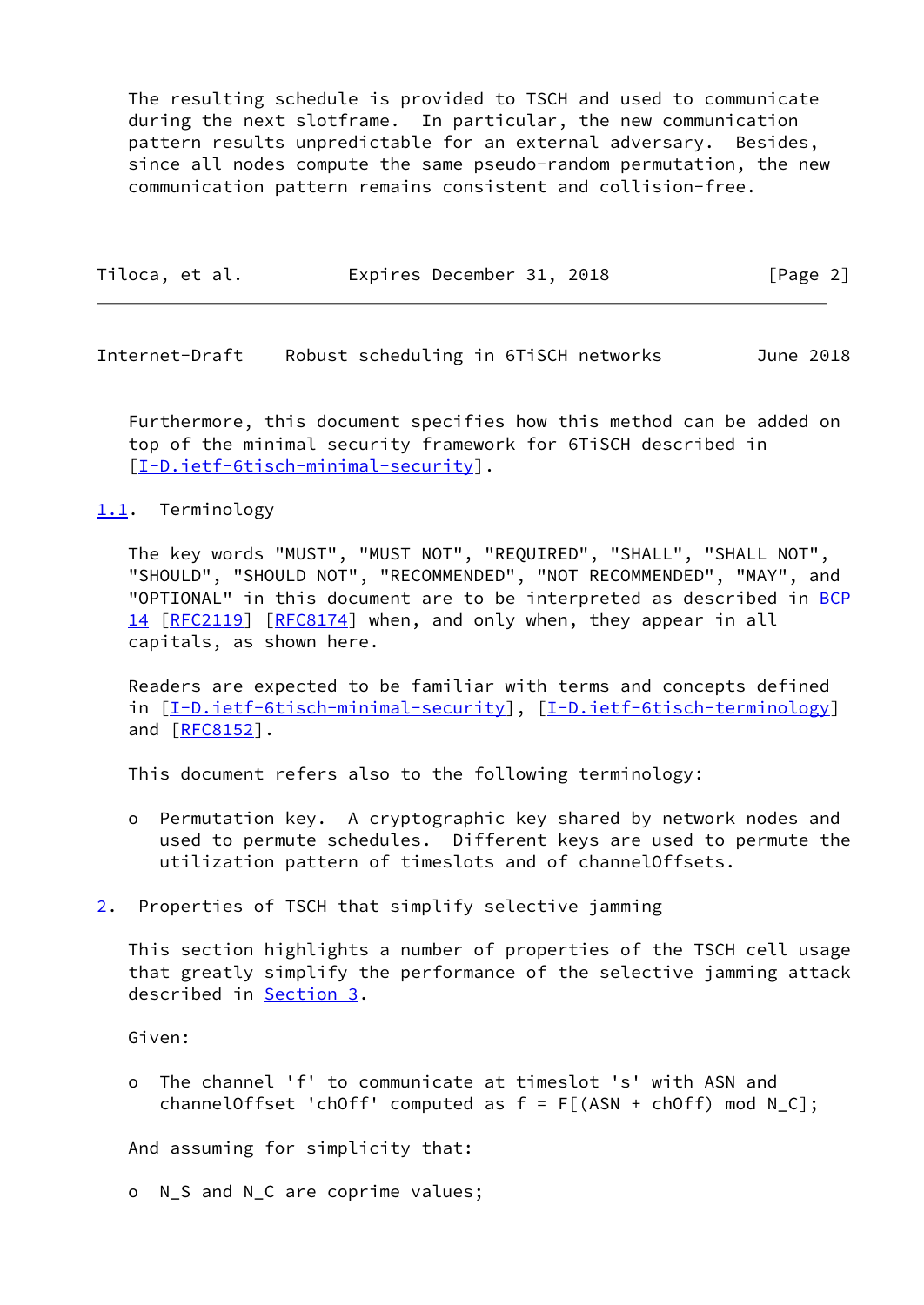o The channel hopping sequence is N\_C in size and equal to  $\{0, 1, 1\}$  $\ldots$ , N<sub>\_</sub>C - 1 };

Then, the following properties hold:

- o Periodicity property. The sequence of channels used for communication by a certain cell repeats with period  $(N_C x N_S)$ timeslots.
- o Usage property. Within a period, every cell uses all the available channels, each of which only once.

| Tiloca, et al. | Expires December 31, 2018 |  | [Page 3] |
|----------------|---------------------------|--|----------|
|----------------|---------------------------|--|----------|

<span id="page-3-1"></span>Internet-Draft Robust scheduling in 6TiSCH networks June 2018

- o Offset property. All cells follow the same sequence of channels with a certain offset.
- o Predictability property. For each cell, the sequence of channels is predictable. That is, by knowing the channel used by a cell in a given timeslot, it is possible to compute the remaining channel hopping sub-sequence.

 In fact, given a cell active on channel 'f' and timeslot 's' on slotframe 'T', and since  $ASN = (s + T \times N_S)$ , it holds that

 $f = [(s + T \times N_S + c) \mod N_C]$  (Eq. 1)

 By solving this equation in 'c', one can predict the channels used by the cell in the next sloframes. Note that, in order to do that, one does not need to know the absolute number 'T' of the slotframe (and thus the exact ASN) in which timeslot 's' uses a certain channel 'f'. In fact, one can re-number slotframes starting from any arbitrarily assumed "starting-slotframe".

<span id="page-3-0"></span>[3](#page-3-0). Attack example

 This section describes how an external adversary can exploit the proterties in [Section 2,](#page-2-2) and determine the full schedule of a victim node, even if security services at the MAC layer are used. It is also assumed that the victim node actually transmits/receives during all its allocated cells at each slotframe.

The example considers Figure 1, where  $N_S = 3$ ,  $N_C = 4$ , and the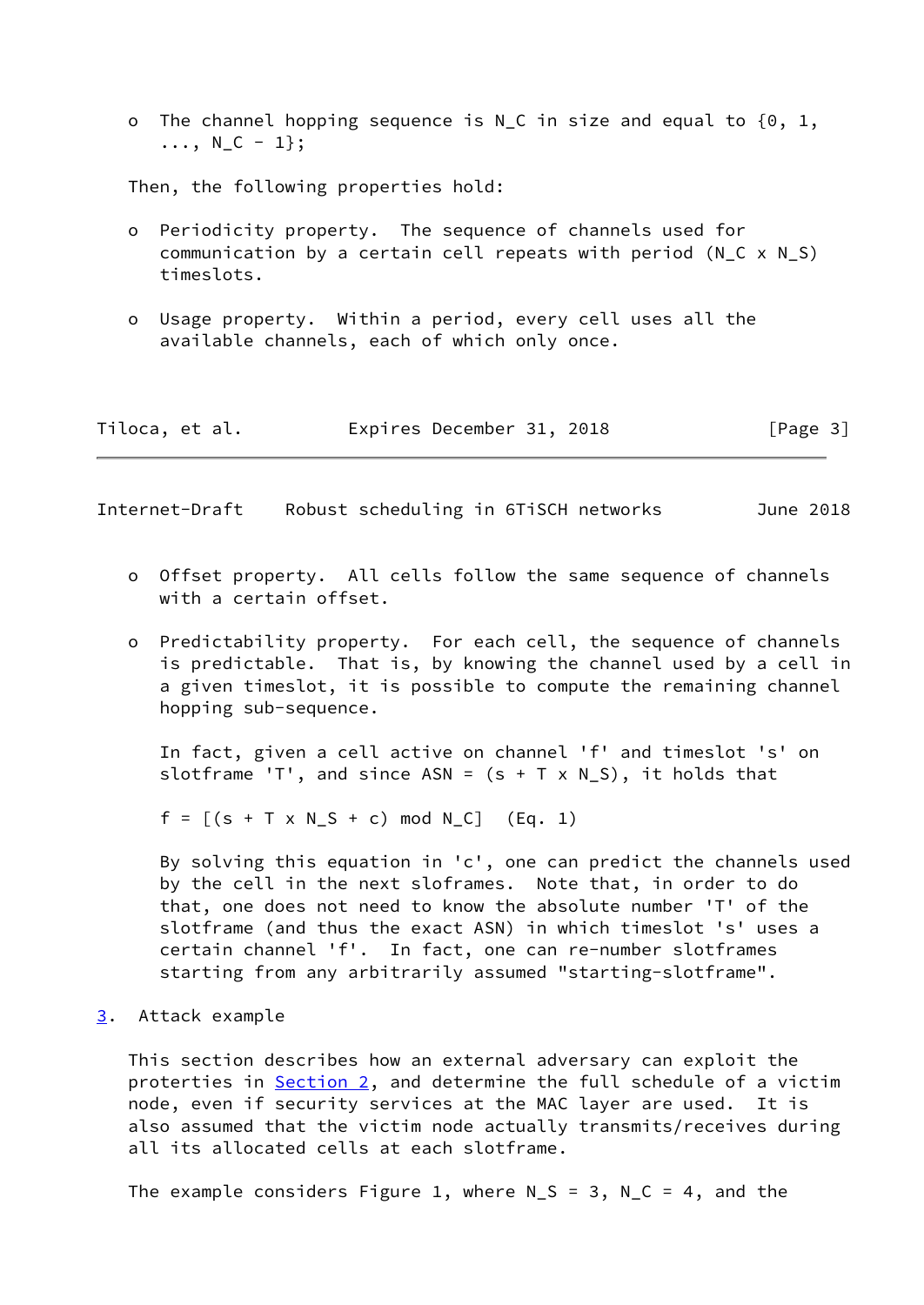channel hopping sequence is  ${0,1,2,3}$ . The shown schedule refers to a network node that uses three cells 'L\_1', 'L\_2' and 'L\_3', with  ${0,3}, {1,1}$  and  ${2,0}$  as pairs {timeslot, channelOffset}, respectively.

| Tiloca, et al. | Expires December 31, 2018 |  | [Page 4] |
|----------------|---------------------------|--|----------|
|----------------|---------------------------|--|----------|

| Internet-Draft | Robust scheduling in 6TiSCH networks |  | June 2018 |  |
|----------------|--------------------------------------|--|-----------|--|
|                |                                      |  |           |  |

| Ch             |          |         |         |             |         |              |              |              |         |             | <b>ASN</b> |              |              |         |         |              |         |         |                                                                        |         |
|----------------|----------|---------|---------|-------------|---------|--------------|--------------|--------------|---------|-------------|------------|--------------|--------------|---------|---------|--------------|---------|---------|------------------------------------------------------------------------|---------|
|                |          |         |         |             |         |              |              |              |         |             |            |              |              |         |         |              |         |         |                                                                        |         |
| Of             | $\Theta$ | 1       |         | $2^{\circ}$ |         |              |              |              |         |             |            |              |              |         |         |              |         |         | 3   4   5   6   7   8   9   10   11   12   13   14   15   16           |         |
| $=$ $=$        |          |         |         |             |         |              |              |              |         |             |            |              |              |         |         |              |         |         |                                                                        |         |
| $\Theta$       |          |         | $ f=2 $ |             |         | $\mathbf{L}$ |              | $ f=1 $      |         | $ $ $ f=0 $ |            |              | $\mathbf{1}$ |         | $ f=3 $ |              |         | $ f=2 $ |                                                                        |         |
| $\mathbf 1$    |          | $ f=2 $ |         |             |         | $ f=1 $      |              | $\mathbb{R}$ |         | $ f=0 $     |            | $\mathbb{R}$ |              | $ f=3 $ |         | $\mathbf{I}$ | $ f=2 $ |         |                                                                        | $ f=1 $ |
|                |          |         |         |             |         |              |              |              |         |             |            |              |              |         |         |              |         |         |                                                                        |         |
| 2              |          |         |         |             |         |              |              |              |         |             |            |              |              |         |         |              |         |         |                                                                        |         |
|                |          |         |         |             |         |              |              |              |         |             |            |              |              |         |         |              |         |         |                                                                        |         |
| $\overline{3}$ | $-f=3$   |         |         |             | $ f=2 $ |              | $\mathbf{I}$ |              | $ f=1 $ |             |            | $ f=0 $      |              |         | $\Box$  | $ f=3 $      |         |         | $ f=2 $                                                                |         |
| $=$ $=$        |          |         |         |             |         |              |              |              |         |             |            |              |              |         |         |              |         |         |                                                                        |         |
|                |          |         |         |             |         |              |              |              |         |             |            |              |              |         |         |              |         |         |                                                                        |         |
|                |          |         |         |             |         |              |              |              |         |             |            |              |              |         |         |              |         |         | $ s=0 s=1 s=2 s=0 s=1 s=2 s=0 s=1 s=2 s=0 s=1 s=2 s=0 s=1 s=2 s=0 s=1$ |         |
|                |          | $T = 0$ |         |             |         | $T = 1$      |              |              |         | $T = 2$     |            | $\mathbf{L}$ | $T = 3$      |         |         |              | $T = 4$ |         |                                                                        | $T = 5$ |
|                |          |         |         |             |         |              |              |              |         |             |            |              |              |         |         |              |         |         |                                                                        |         |
|                |          |         |         |             |         | $t = 0$      |              |              |         |             |            |              |              |         |         |              |         |         |                                                                        |         |

Figure 1: Attack example with slotframe re-numbering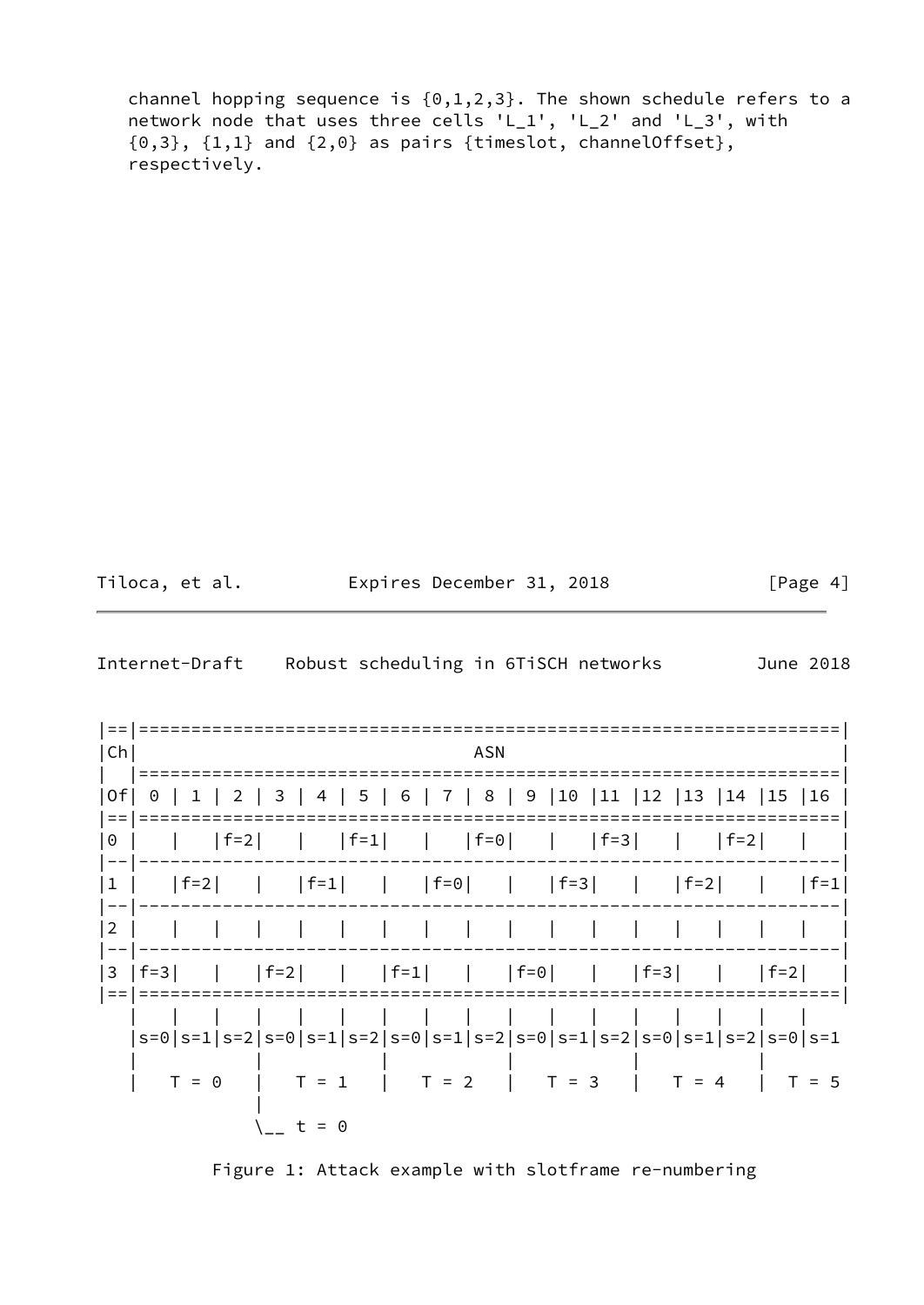- 1. The adversary starts the attack at absolute slotframe  $T = 1$ , which is assumed as "starting-slotframe" and thus renamed as slotframe  $t = 0$ . The renaming is possible due to the offset and predictability properties.
- 2. The adversary picks a channel 'f\*' at random, and monitors it for N C consecutive slotframes to determine the timeslots in which the victim node communicates on that channel. Due to the usage property, the number of such timeslots is equal to the number of cells assigned to the victim node.

With reference to Figure 1, if, for example,  $f* = 1$ , the adversary determines that the victim node uses channel 'f\*' in timeslots  $s = 1$  and  $s = 2$  of slotframe  $t = 0$  and in timeslot  $s =$ 0 of slotframe  $t = 1$ . The adversary can then deduce that the victim node uses three different cells 'L\_1', 'L\_2' and 'L\_3', in timeslots 0, 1 and 2, respectively.

 3. The adversary determines the channels on which the victim node is going to transmit in the next slotframes, by exploiting the predictability property.

That is, by instantiating Equation 1 for cell  $L_1$ , timeslot s = 0 and slotframe  $t = 1$ , one gets  $[1 = (3 + c_1)]$  mod 4], which has solution for  $c_1 = 2$ . Hence, the function to predict the channel 'f\_1' to be used by cell 'L\_1' in a slotframe 't',  $t > = 1$ , is f\_1

| Tiloca, et al. | Expires December 31, 2018 |  | [Page 5] |  |
|----------------|---------------------------|--|----------|--|
|                |                           |  |          |  |

<span id="page-5-1"></span>Internet-Draft Robust scheduling in 6TiSCH networks June 2018

 $=$   $[(2 + 3 \times t)$  mod 4], which produces the correct periodic sequence of channels {1, 0, 3, 2}. Similarly, one can instantiate Equation 1 for cells 'L\_2' and 'L\_3', so producing the respective periodic sequence of channels  $\{1,0,3,2\}$  and  $\{1,0,3,2\}$ .

 4. The adversary has discovered the full schedule of the victim node and can proceed with the actual selective jamming attack. That is, according to the found schedule, the adversary transmits over the exact cells used by the victim node for transmission/ reception, while staying quiet and saving energy otherwise. This results in a highly effective, highly efficient and hard to detect attack against communications of network nodes.

<span id="page-5-0"></span>[4](#page-5-0). Building robust schedules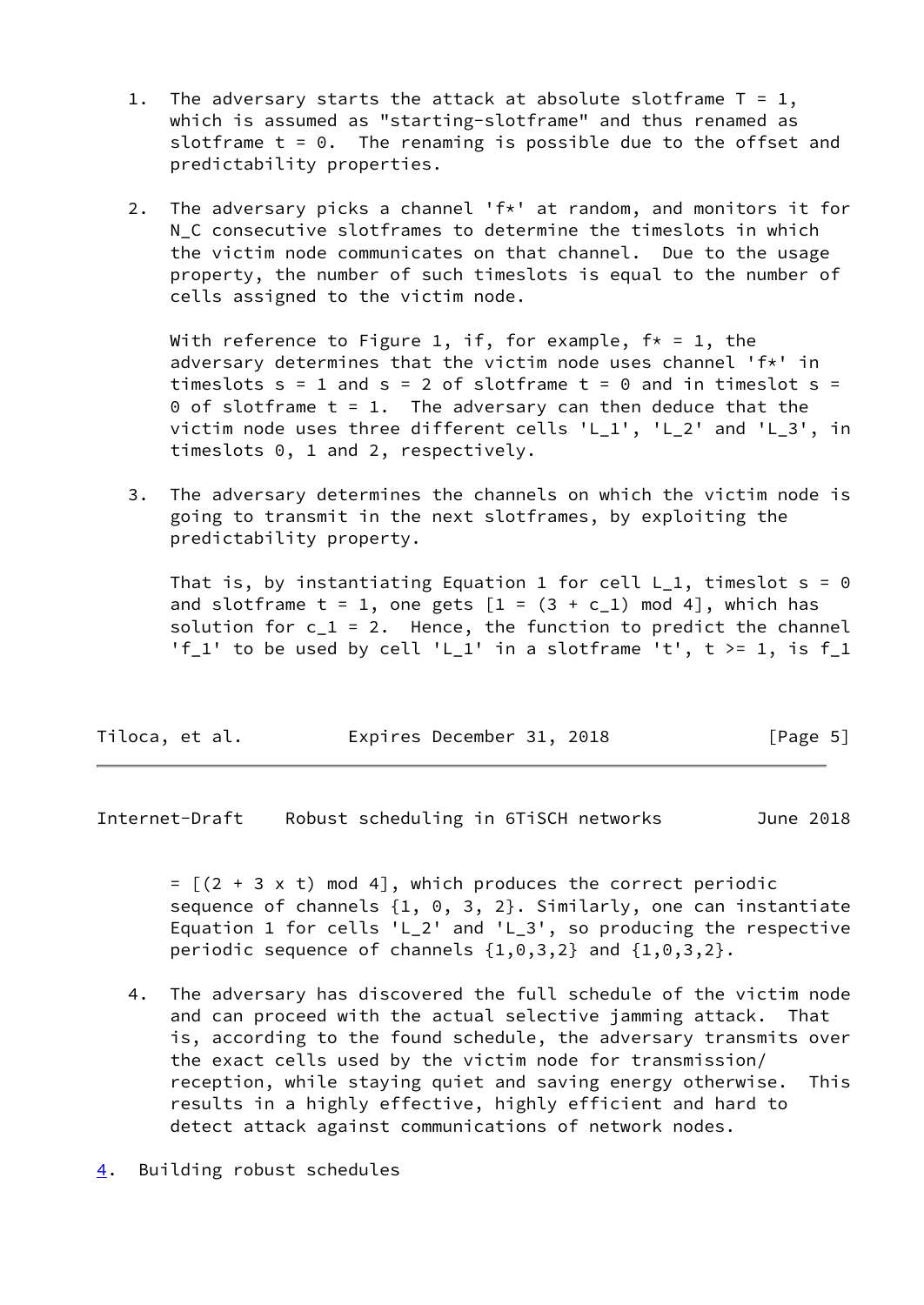This section defines a method to protect network nodes against the selective jamming attack described in **Section 3</u>.** The proposed method alters the communication pattern of all network nodes at every slotframe, in a way unpredictable for an external adversary.

 At each slotframe 'T', network nodes autonomously compute the communication pattern for the next slotframe 'T+1' as a pseudo-random permutation of the one originally available. In order to ensure that the new communication pattern remains consistent and collision-free, all nodes compute the same permutation of the original one. In particular, at every slotframe, each node separately and independently permutes its timeslot utilization pattern (optionally) as well as its channelOffset utilization pattern.

 To perform the required permutations, all network nodes rely on a same secure pseudo-random number generator (SPRNG) as shown in Figure 2, where  $E(x,y)$  denotes a cipher which encrypts a plaintext 'y' by means of a key 'x'. Network nodes MUST support the AES-CCM- 16-64-128 algorithm from [\[RFC8152](https://datatracker.ietf.org/doc/pdf/rfc8152)].

```
 unsigned random(unsigned K, unsigned z) {
   unsigned val = E(K, z);
    return val;
}
```
Figure 2: Secure Pseudo-Random Number Generator

All network nodes share the same following pieces of information.

 o K\_s, a permutation key used to permute the timeslot utilization pattern, and used as input to the random() function in Figure 2. K\_s is provided upon joining the network, and MAY be provided as described in [Section 5](#page-8-0).

| Tiloca, et al. |  | Expires December 31, 2018 | [Page 6] |
|----------------|--|---------------------------|----------|
|----------------|--|---------------------------|----------|

Internet-Draft Robust scheduling in 6TiSCH networks June 2018

- o K\_c, a permutation key used to permute the channelOffset utilization pattern, and used as input to the random() function in Figure 2. K c is provided upon joining the network, and MAY be provided as described in **[Section 5.](#page-8-0)**
- o z\_s, a counter used to permute the timeslot utilization pattern, and used as input to the random() function in Figure 2. At the beginning of each slotframe, z\_s is equal to the ASN value of the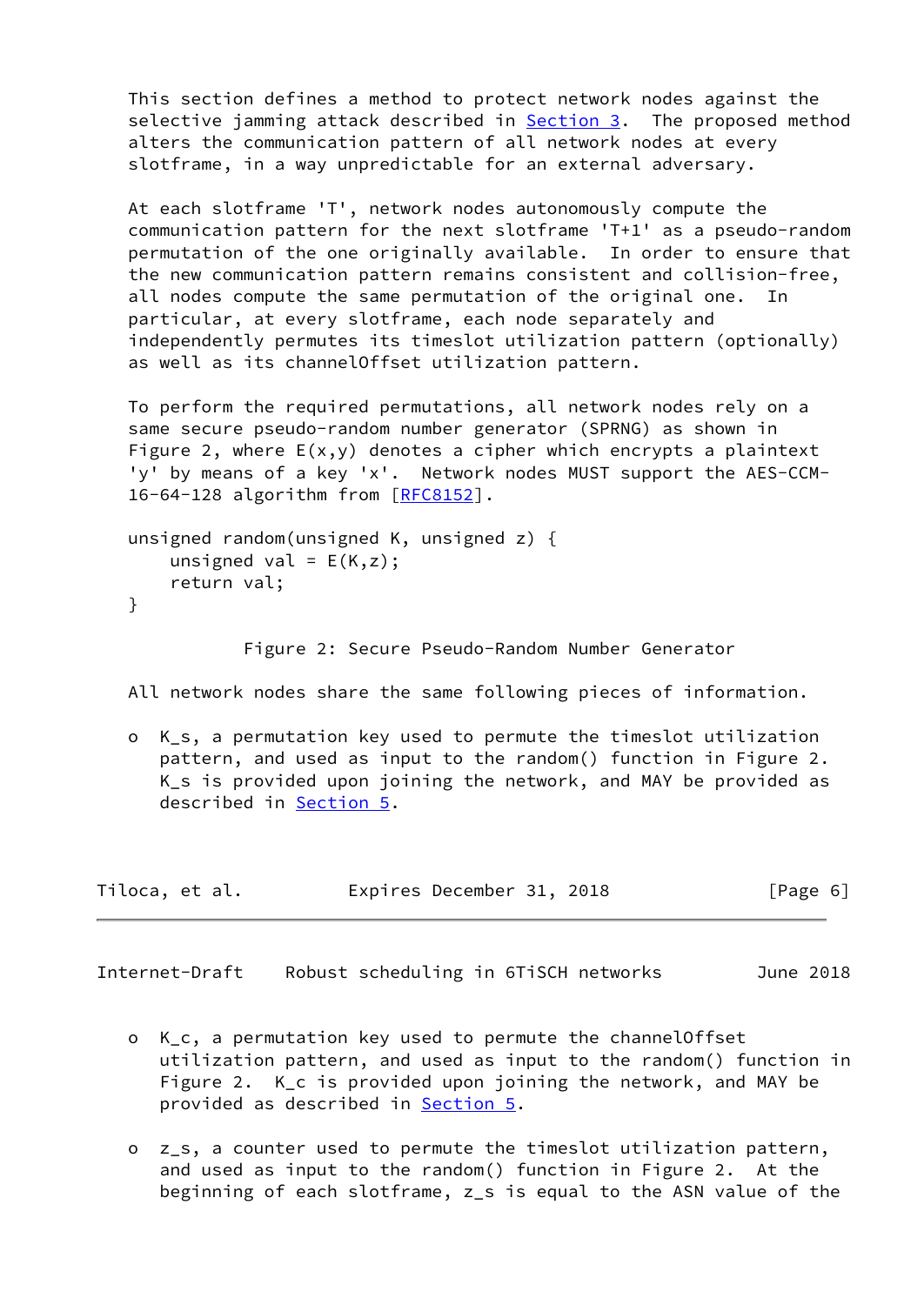first timeslot of that slotframe. Then, z s grows by N S from the beginning of a slotframe to the beginning of the next one.

o z c, a counter used to permute the channelOffset utilization pattern, and used as input to the random() function in Figure 2. At the beginning of each slotframe,  $z$  c is equal to  $N$  C  $x$ floor(ASN\* / N S)], where ASN\* is the ASN value of the first timeslot of that slotframe. Then, z\_c grows by N\_C from the beginning of a slotframe to the beginning of the next one.

 Then, at every slotframe, each network node takes the following steps, and generates its own permuted communication schedule to be used at the following slotframe. The actual permutation of cells relies on the well-known Fisher-Yates algorithm, that requires to generate n pseudo-random numbers in order to pseudo-randomly shuffle a vector of n elements.

- 1. First, a pseudo-random permutation is performed on the timeslot dimension of the slotframe. This requires N\_S invocations of random(K,z), consistently with the Fisher-Yates algorithm. In particular, K = K\_s, while z\_s is passed as second argument and is incremented by 1 after each invocation. The result of this step is a permuted timeslot utilization pattern, while the channelOffset utilization pattern is not permuted yet.
- 2. Second, a pseudo-random permutation is performed on the channelOffset dimension of the slotframe. This requires N\_C invocations of random(K,z), consistently with the Fisher-Yates algorithm. In particular,  $K = K_c$ , while  $z_c$  is passed as second argument and is incremented by 1 after each invocation. The result of this step is a fully shuffled communication pattern.

 The resulting schedule is then provided to TSCH and considered for sending/receiving traffic during the next slotframe.

As further discussed in [Section 6.3](#page-9-3), it is possible, although NOT RECOMMENDED, to skip step 1 above, and hence permute only the channeOffset utilization pattern, while keeping a static timeslot utilization pattern.

Tiloca, et al. **Expires December 31, 2018** [Page 7]

<span id="page-7-0"></span>Internet-Draft Robust scheduling in 6TiSCH networks June 2018

Note for implementation: the process described above can be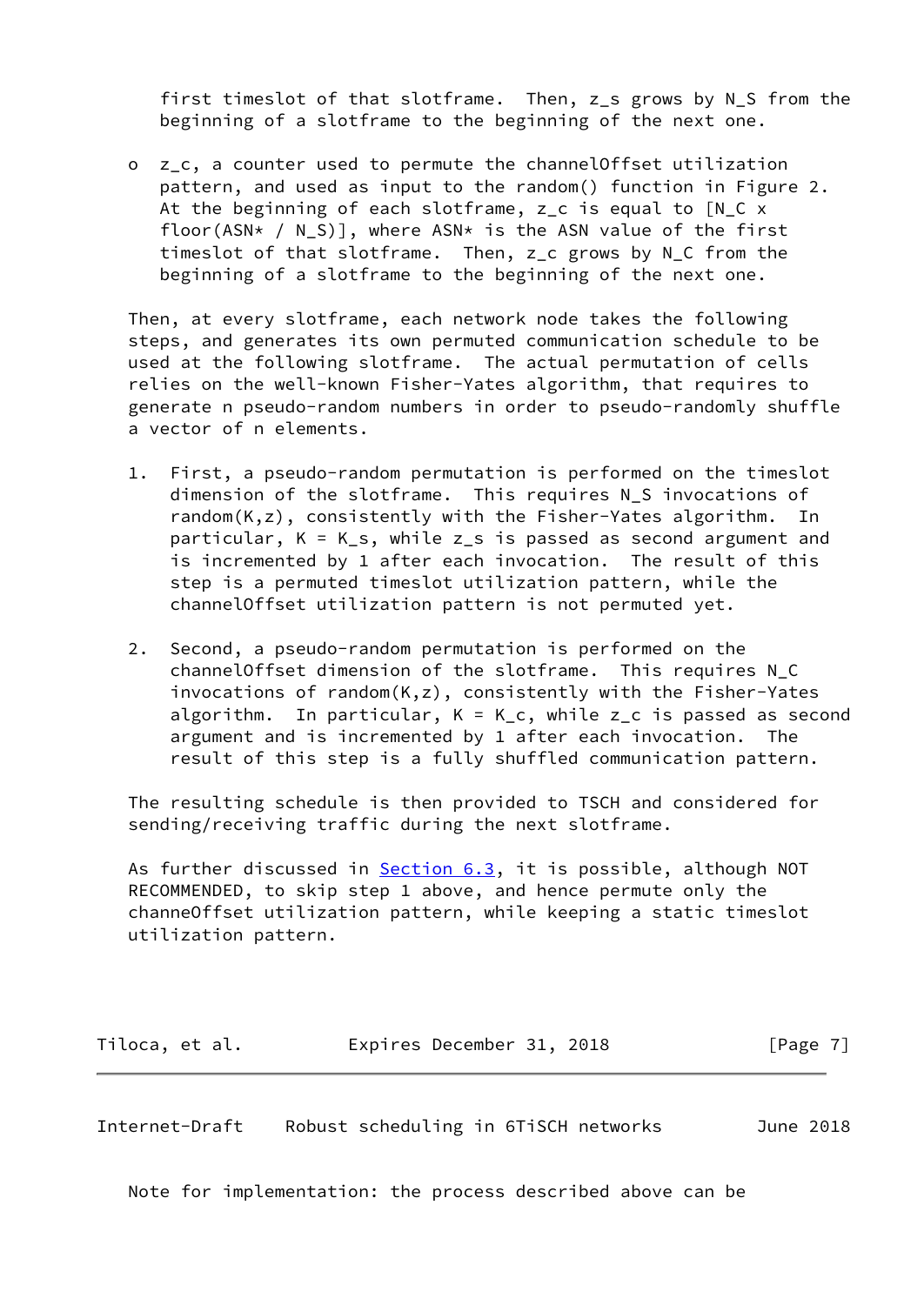practically implemented by using two vectors, i.e. one for shuffling the timeslot utilization pattern and one for shuffling the channelOffset utilization pattern.

<span id="page-8-0"></span>[5](#page-8-0). Adaptation to the 6TiSCH minimal security framework

 The security mechanism described in this specification can be added on top of the minimal security framework for 6TiSCH [\[I-D.ietf-6tisch-minimal-security](#page-10-6)].

 That is, the two permutation keys K\_s and K\_c can be provided to a pledge when performing 6TiSCH Join Protocol (6JP). To this end, the payload of the Join Response defined in Section 9.2 of [\[I-D.ietf-6tisch-minimal-security](#page-10-6)] is extended with a further COSE\_KeySet specified in [\[RFC8152](https://datatracker.ietf.org/doc/pdf/rfc8152)].

 Specifically, this COSE\_KeySet contains one or two permutations keys and is interpreted as follows. If two keys are present, they are used as K s and K c to permute the timeslot utilization pattern and the channelOffset utilization pattern, respectively, as per [Section 4](#page-5-0). Instead, if only one key is present, it is used as K\_c to permute the channelOffset utilization pattern as per [Section 4](#page-5-0).

The resulting payload of Join Responses becomes as follows:

```
 response_payload = [
   COSE_KeySet,
   short_address,
   ? JRC_address : bstr,
   ? COSE_KeySet,
]
```
<span id="page-8-1"></span>[6](#page-8-1). Security Considerations

 With reference to Section [3.9 of \[RFC7554\]](https://datatracker.ietf.org/doc/pdf/rfc7554#section-3.9), this specification achieves an additional "Secure Communication" objective, namely it defines a mechanism to build and enforce a TSCH schedule which is robust against selective jamming attack, while at the same time consistent and collision-free.

 Furthermore, the same security considerations from the minimal security framework for 6TiSCH [[I-D.ietf-6tisch-minimal-security\]](#page-10-6) hold for this document. The rest of this section discusses a number of additional security considerations.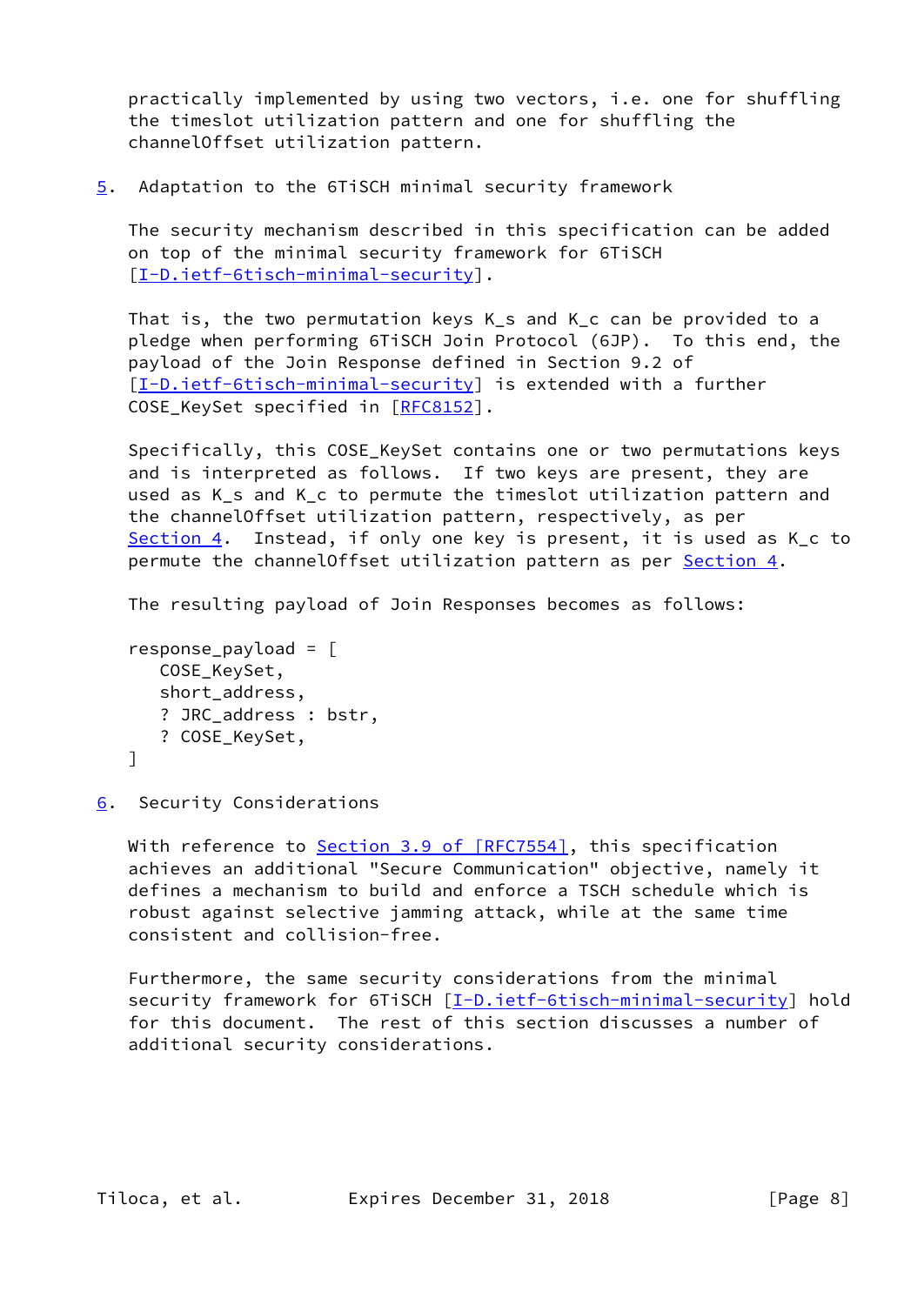### <span id="page-9-1"></span><span id="page-9-0"></span>[6.1](#page-9-0). Effectiveness of schedule shuffling

 The countermeasure defined in [Section 4](#page-5-0) practically makes each node's schedule look random to an external observer. Hence, it prevents the adversary from performing the attack described in [Section 3.](#page-3-0)

 Then, a still available strategy for the adversary is to jam a number of cells selected at random, possibly on a per-slotframe basis. This considerably reduces the attack effectiveness in successfully jeopardizing victims' communications.

 At the same time, nodes using different cells than the intended victims' would experience an overall slightly higher fraction of corrupted messages. In fact, the communications of such accidental victims might be corrupted by the adversary, when they occur during a jammed timeslot and exactly over the channelOffset chosen at random.

### <span id="page-9-2"></span>[6.2](#page-9-2). Renewal of key material

 It is RECOMMENDED that the two permutation keys K\_s and K\_c are revoked and renewed every time a node leaves the network. This prevents a leaving node to keep the permutation keys, which may be exploited to selectively jam communications in the network.

 This rekeying operation is supposed to be performed anyway upon every change of network membership, in order to preserve backward and forward security. In particular, new IEEE 802.15.4 link-layer keys are expected to be distributed before a new pledge can join the network, or after one ore more nodes have left the network.

 The specific approach to renew the two permutation keys, possibly together with other security material, is out of the scope of this specification.

### <span id="page-9-3"></span>[6.3](#page-9-3). Static timeslot allocations

As mentioned in  $Section 4$  and  $Section 5$ , it is possible to permute only the channelOffset utilization pattern, while preserving the originally scheduled timeslot utilization pattern. This can be desirable, or even unavoidable in some scenarios, in order to guarantee end-to-end latencies in multi-hop networks, as per accordingly designed schedules.

 However, it is NOT RECOMMENDED to preserve a static timeslot utilization pattern, as this would considerably increase the attack surface for a random jammer adversary. That is, the adversary would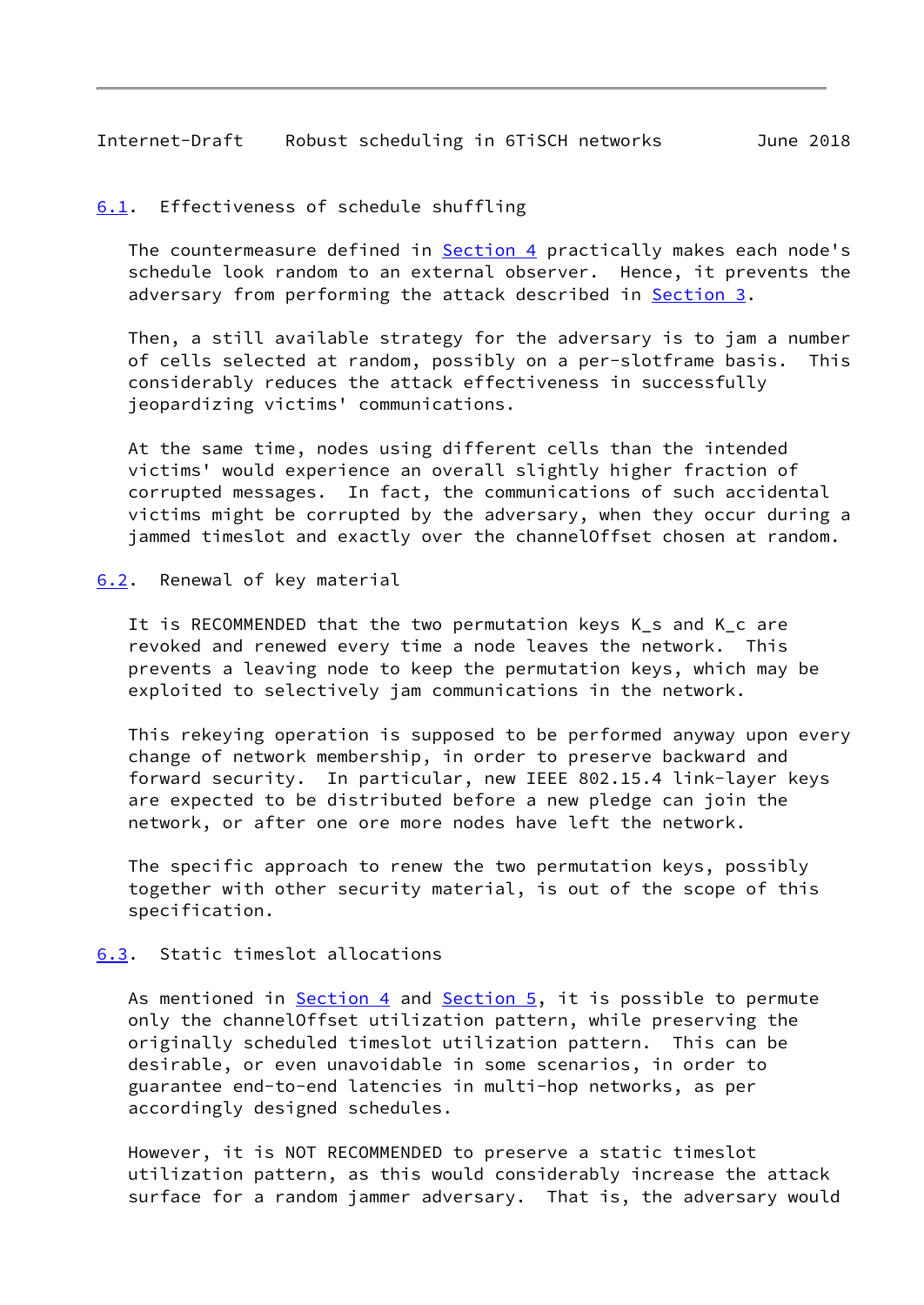immediately learn the timeslot utilization pattern of a victim node,

Tiloca, et al. Expires December 31, 2018 [Page 9]

<span id="page-10-1"></span>Internet-Draft Robust scheduling in 6TiSCH networks June 2018

 and would have a chance to successfully jam a victim's cell equal to  $(1/N\,C)$ , where N C is the number of available channelOffsets.

<span id="page-10-0"></span>[6.4](#page-10-0). Network joining through randez-vous cells

As described in  $[I-D.iett-6tisch-minimal-security]$ , a pledge joins a 6TiSCH network through a Join Proxy (JP), according to 6TiSCH Join Protocol (6JP) and based on the information conveyed in Enhanced Beacons (EBs). In particular, the pledge will communicate with the JP over indicated randez-vous cells. In practice, such cells are typically part of a dedicate slotframe sequence, which is different from the slotframe sequence used for EB and data transmission.

 In order to keep the join process deterministic, the solution described in this specification can not be applied to the slotframe sequence with the randez-vous cells. That is, an adversary would remain able to selectively jam the randez-vous cells, so potentially jeopardizing the 6JP and preventing pledges to join altogether.

<span id="page-10-2"></span>[7](#page-10-2). IANA Considerations

This document has no actions for IANA.

<span id="page-10-3"></span>[8](#page-10-3). Acknowledgments

 The authors sincerely thank Malisa Vucinic for the initial discussion about this document.

 The work on this document has been partly supported by the EIT- Digital High Impact Initiative ACTIVE.

<span id="page-10-4"></span>[9](#page-10-4). References

<span id="page-10-5"></span>[9.1](#page-10-5). Normative References

<span id="page-10-6"></span>[I-D.ietf-6tisch-minimal-security]

 Vucinic, M., Simon, J., Pister, K., and M. Richardson, "Minimal Security Framework for 6TiSCH", [draft-ietf-](https://datatracker.ietf.org/doc/pdf/draft-ietf-6tisch-minimal-security-06)[6tisch-minimal-security-06](https://datatracker.ietf.org/doc/pdf/draft-ietf-6tisch-minimal-security-06) (work in progress), May 2018.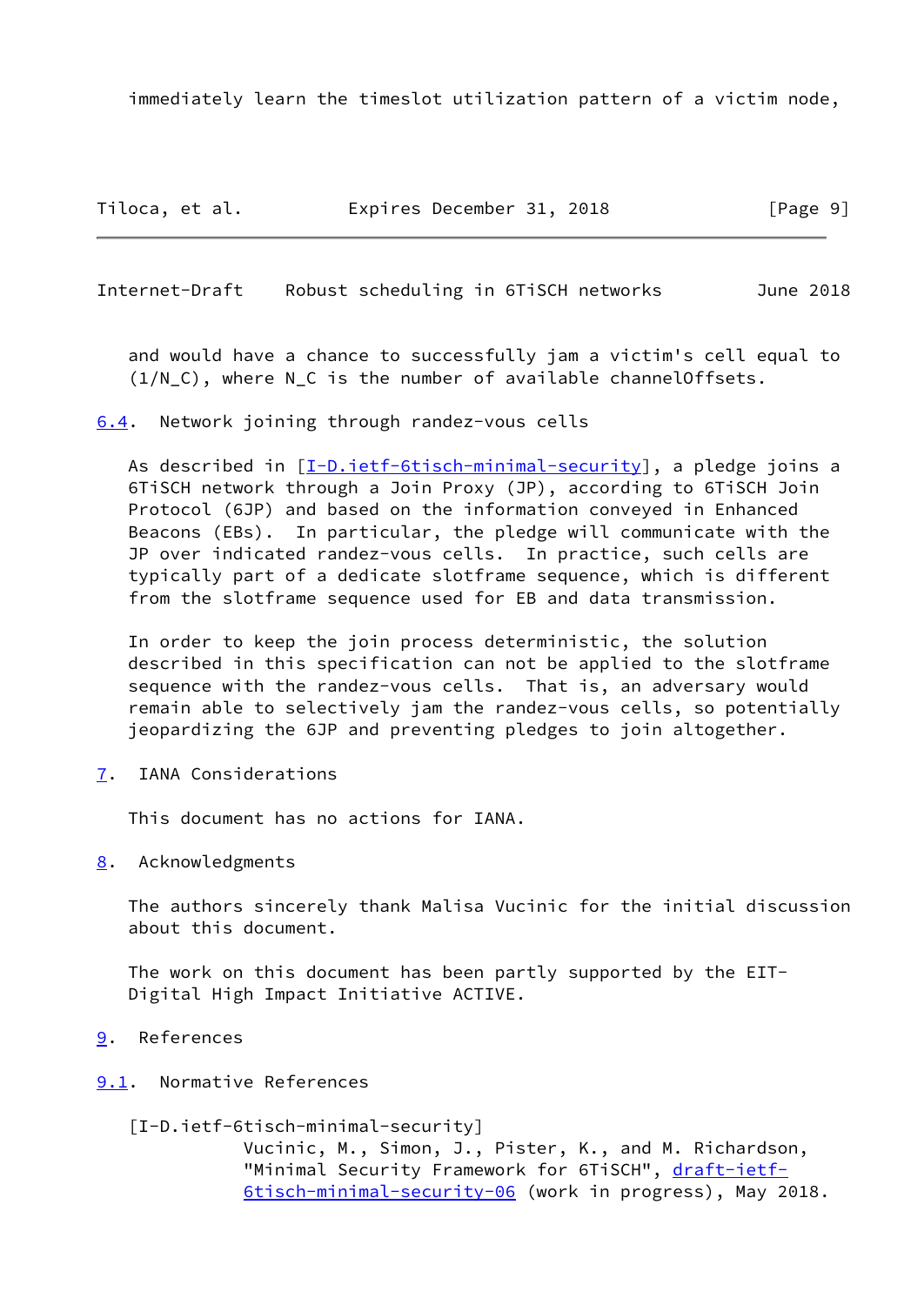- [RFC2119] Bradner, S., "Key words for use in RFCs to Indicate Requirement Levels", [BCP 14](https://datatracker.ietf.org/doc/pdf/bcp14), [RFC 2119](https://datatracker.ietf.org/doc/pdf/rfc2119), DOI 10.17487/RFC2119, March 1997, [<https://www.rfc](https://www.rfc-editor.org/info/rfc2119) [editor.org/info/rfc2119](https://www.rfc-editor.org/info/rfc2119)>.
- [RFC8152] Schaad, J., "CBOR Object Signing and Encryption (COSE)", [RFC 8152,](https://datatracker.ietf.org/doc/pdf/rfc8152) DOI 10.17487/RFC8152, July 2017, <[https://www.rfc-editor.org/info/rfc8152>](https://www.rfc-editor.org/info/rfc8152).

| Tiloca, et al. | Expires December 31, 2018 | [Page 10] |
|----------------|---------------------------|-----------|
|----------------|---------------------------|-----------|

<span id="page-11-1"></span>Internet-Draft Robust scheduling in 6TiSCH networks June 2018

 [RFC8174] Leiba, B., "Ambiguity of Uppercase vs Lowercase in [RFC](https://datatracker.ietf.org/doc/pdf/rfc2119) [2119](https://datatracker.ietf.org/doc/pdf/rfc2119) Key Words", [BCP 14](https://datatracker.ietf.org/doc/pdf/bcp14), [RFC 8174,](https://datatracker.ietf.org/doc/pdf/rfc8174) DOI 10.17487/RFC8174, May 2017, [<https://www.rfc-editor.org/info/rfc8174](https://www.rfc-editor.org/info/rfc8174)>.

<span id="page-11-0"></span>[9.2](#page-11-0). Informative References

<span id="page-11-2"></span> [I-D.ietf-6tisch-6top-protocol] Wang, Q., Vilajosana, X., and T. Watteyne, "6TiSCH Operation Sublayer Protocol (6P)", [draft-ietf-6tisch-6top](https://datatracker.ietf.org/doc/pdf/draft-ietf-6tisch-6top-protocol-12) [protocol-12](https://datatracker.ietf.org/doc/pdf/draft-ietf-6tisch-6top-protocol-12) (work in progress), June 2018.

<span id="page-11-3"></span>[I-D.ietf-6tisch-terminology]

 Palattella, M., Thubert, P., Watteyne, T., and Q. Wang, "Terms Used in IPv6 over the TSCH mode of IEEE 802.15.4e", [draft-ietf-6tisch-terminology-10](https://datatracker.ietf.org/doc/pdf/draft-ietf-6tisch-terminology-10) (work in progress), March 2018.

 [RFC7554] Watteyne, T., Ed., Palattella, M., and L. Grieco, "Using IEEE 802.15.4e Time-Slotted Channel Hopping (TSCH) in the Internet of Things (IoT): Problem Statement", [RFC 7554](https://datatracker.ietf.org/doc/pdf/rfc7554), DOI 10.17487/RFC7554, May 2015, <[https://www.rfc](https://www.rfc-editor.org/info/rfc7554) [editor.org/info/rfc7554](https://www.rfc-editor.org/info/rfc7554)>.

Authors' Addresses

 Marco Tiloca RISE SICS Isafjordsgatan 22 Kista SE-16440 Stockholm Sweden

Email: marco.tiloca@ri.se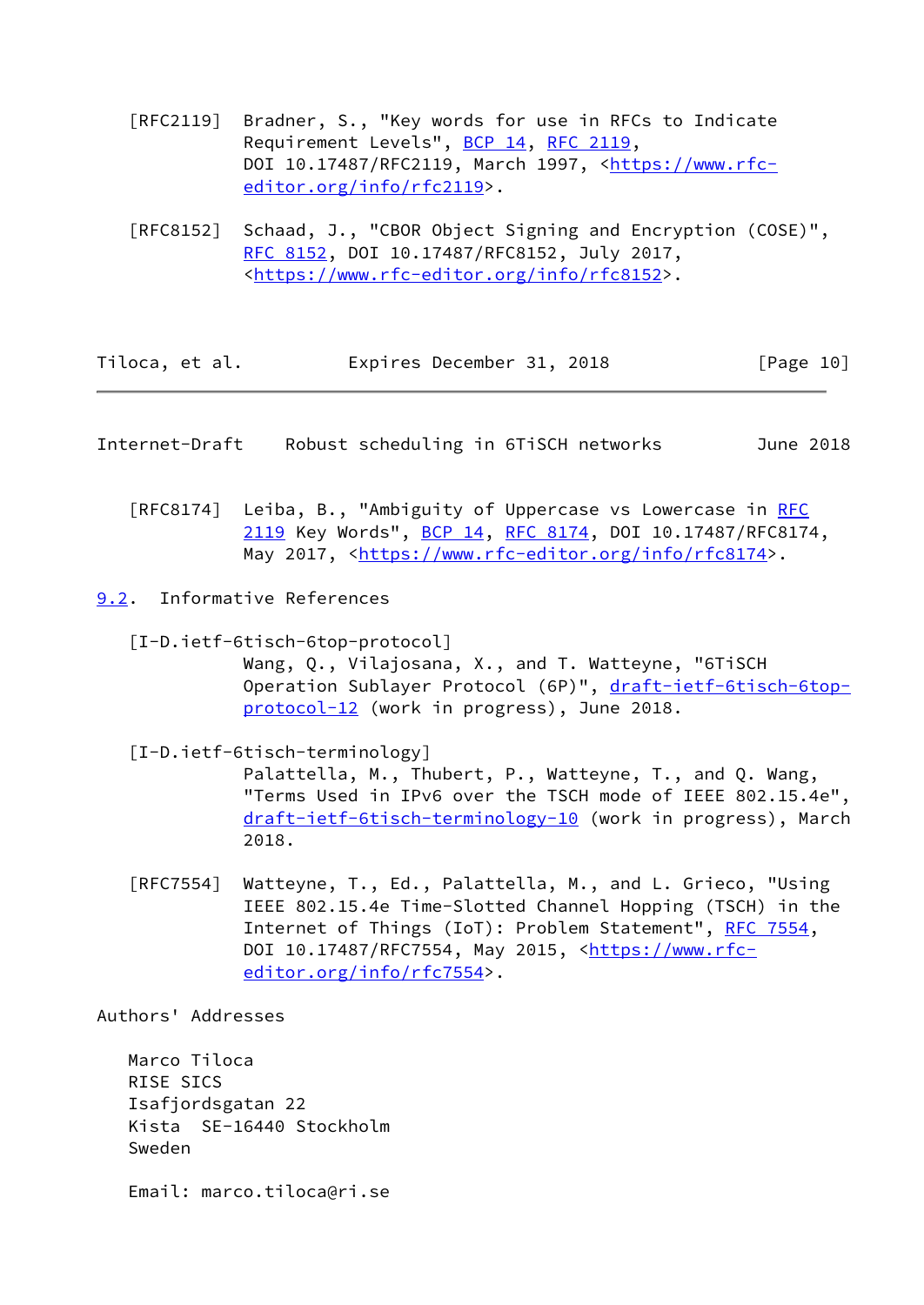Simon Duquennoy RISE SICS Isafjordsgatan 22 Kista SE-16440 Stockholm Sweden

Email: simon.duquennoy@ri.se

Tiloca, et al. **Expires December 31, 2018**[Page 11]

Internet-Draft Robust scheduling in 6TiSCH networks June 2018

 Gianluca Dini University of Pisa Largo L. Lazzarino 2 Pisa 56122 Italy

Email: gianluca.dini@unipi.it